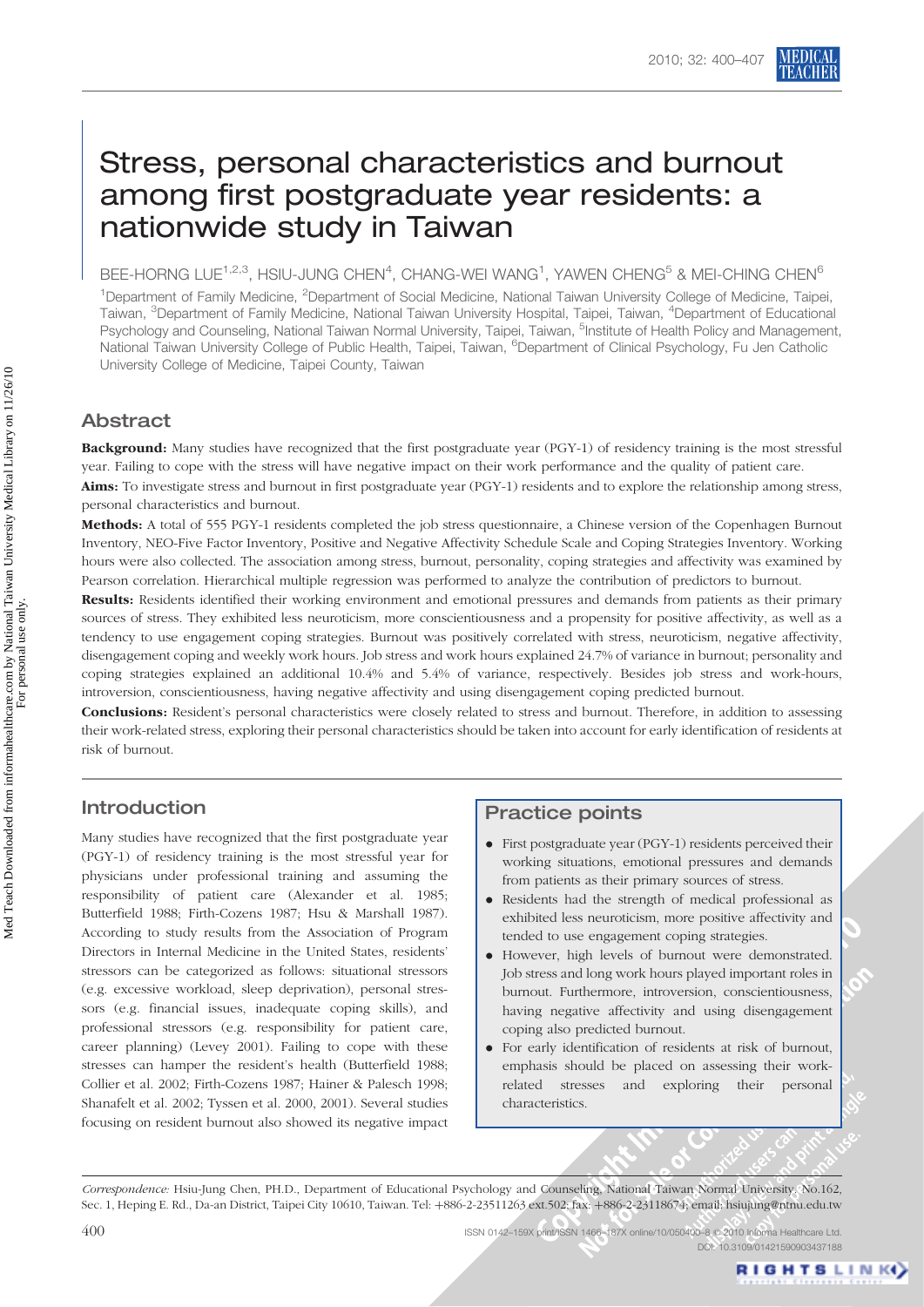on work performance and the effectiveness of resident education via their amotivational behavior, which even threaten the quality of patient care (Michels et al. 2003; Shanafelt et al. 2002; Williams et al. 2007).

According to the transactional theory of stress articulated by Lazarus and Folkman (1984), an individual's appraisal and coping mechanisms mediate the interaction of personal and environmental stimuli and then influence the outcomes in terms of physical and psychological disturbances and social outcomes such as feeling burned out. A considerable amount of literature points out that personality is an influential antecedent in stress appraisal (David & Suls 1999; Headey & Wearing 1989; Schneider 2004; Vollrath 2000, 2001). For example, persons with a propensity for neuroticism tend to perceive stressful situations as threatening. Researchers also found that personality affects an individual's coping strategy selection (Eaton & Bradley 2008; McCrae & Costa 1986; Watson & Hubbard 1996). For example, extraverted persons tend to use problem-solving coping strategies. In contrast, neuroticism-prone persons tend to use problematic strategies like wishful thinking or withdrawal (Connor-Smith & Flachsbart 2007). Greater stress and burnout occurring in doctors with the personality traits of neuroticism or negative affectivity was indicated in Deary et al.'s study (1996). McManus et al.'s study (2004) also demonstrated that doctors who are most stressed had higher neuroticism levels, and those that reported the most emotional exhaustion also had higher levels of neuroticism as well as being more introverted. They suggest that personality is the cause of stress and burnout. However, it is obscure whether personality and coping strategies contribute to residents' burnout because of the paucity of studies exploring this aspect (Thomas 2004).

The Taiwan Joint Commission on Hospital Accreditation and Department of Health has reformed the residency training program based on the United States Institute of Medicine recommendation that delaying sub-specialized professional training can enhance physicians' clinical competency in providing patient-centered medical care and promoting care quality (Institute of Medicine 2003). Since 2006, all PGY-1 residents undergo one year of general medicine training. Because community medicine is an essential part of the program, residents who work in the hospital have to practice in the community. This new program challenges the adaptability of residents as their role shifts from student to resident, mounting pressures from overloaded residency professional training and accompanying transitional environments. To develop a better training program and enhance residents' well-being, we conducted the present study with the purposes as follows: 1. to identify the sources of stresses which the PGY-1 residents perceived, 2. to understand the levels of stress outcome as feelings of burnout, 3. to explore the influencing factors, including personal characteristics to resident burnout.

# **Methods**

#### Participants and study design

There were 1,221 PGY-1 residents total in the 2006 academic year (starting from July, 2006 to June, 2007) in Taiwan, with

855 (70%) male residents. Considering the residents may need time to adapt themselves fully to responsible medical practice, the survey was conducted in the last half of the PGY-1 year. The investigation was performed from January to June 2007 while the PGY-1 residents were rotating in the community medicine course, which has a lighter workload because the residents are relieved of night duty. Therefore, all the residents during the survey period were subjects of this study which happened to be about half of the PGY1 residents. The questionnaire, accompanied by a stamped return envelope, was distributed to them by the program assistants. In order to obtain a higher response rate, the program directors gave all the residents detailed explanations and some encouragement. The residents filled out their questionnaires anonymously and mailed them directly to the researchers, thereby preserving confidentiality and minimizing response bias.

## **Measures**

#### Job Stress

The questionnaire was developed based on the Cooper's Job Stress Questionnaire (Sutherland & Cooper 1992), and Tyssen's modified version (Tyssen et al. 2000) where the items were relevant to our residents' working situation. Six items regarding diagnostic skills which we think might be stressful for PGY-1 residents were also included, such as directing the medical interview, mastering the progress of the patient's present illness etc. In total 31 items perceived as stressful were rated on a 5-point scale  $(1 = never, 5 = always)$ . Cronbach's alpha coefficient was 0.92. After factor analysis with principal component and varimax rotation methods, five factors were identified: working situational stress, clinical skills stress, emotional pressure and demands from patients, dealing with family and friends' illness, and personal stress (e.g. financial issues). The variances explained by the above factors were 19.97%, 13.18%, 8.79%, 7.52% and 6.24% respectively and the overall explained variance was 55.7%.

## Burnout

Burnout refers to a state of fatigue and emotional exhaustion, as a core dimension conceptually, resulted from job-related stresses (Schaufeli & Buunk 2003). The well-established Maslach Burnout Inventory (MBI) assessing burnout among human services workers has been used widely (Maslach C et al. 1996). Since the newly developed Copenhagen Burnout Inventory (CBI) by Kristensen et al. (2005) measures the status of burnout in a more straightforward way and possesses good psychometric properties, it seems to be an appropriate measure of burnout in a population of health professionals as compared with MBI (Winwood & Winefield 2004). We used the Chinese version of Copenhagen Burnout Inventory (C-CBI) which was constructed based on CBI and had good reliability and validity demonstrated from studies in Taiwan (Chang et al. 2007; Yeh et al. 2007).

The C-CBI consists of three subscales measuring three domains of burnout in terms of the degree of physical and psychological exhaustion: (1)personal burnout (five items), 401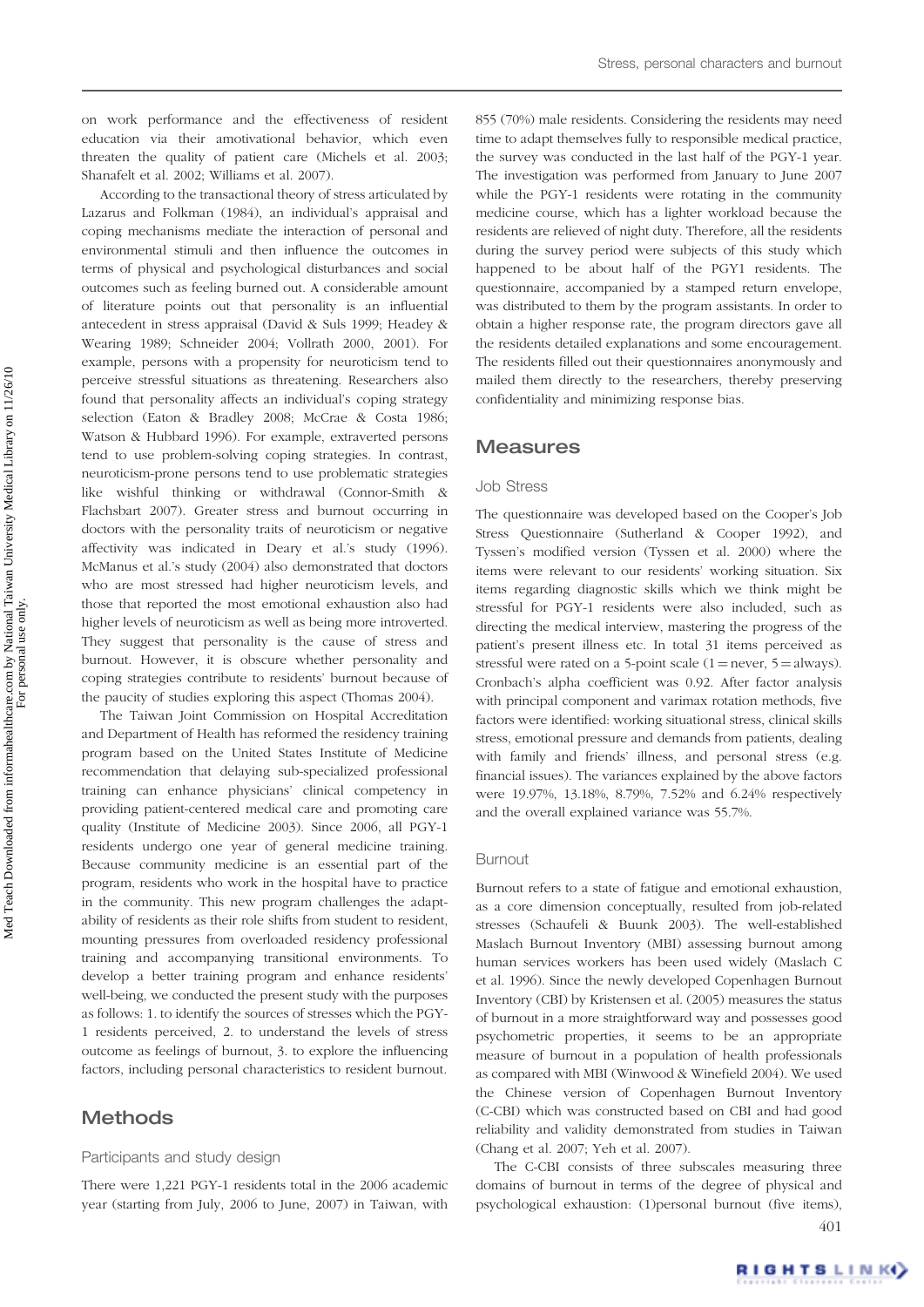experienced by the person regardless of occupational status; (2) work-related burnout (five items), perceived by the person as related to work; and (3) client-related burnout (six items), perceived by the person as related to work with clients (Yeh et al. 2007). All items have five response categories ranging either from ''to a very low degree'' to ''to a very high degree'' or from ''never'' to ''always''. Each scale ranges from 0 to 100 points. Typical items are ''How often do you feel tired?''; ''After a day of work, do you feel exhausted?'';''Do you find it hard to work with clients (patients)?''

Cronbach's alpha coefficients in our study were 0.92 for personal burnout, 0.89 for work-related burnout, and 0.86 for client-related burnout.

#### **Personality**

NEO-Five Factor Inventory (NEO-FFI) developed by Costa and McCrae (1992) was applied to measure the personality traits. NEO-FFI comprises five subscales measuring the following aspects of personality: neuroticism, extraversion, openness to experience, agreeableness and conscientiousness. Each subscale contains 12 items and is rated on a 5-point scale. Cronbach's alpha coefficients in our study were 0.87 for neuroticism, 0.82 for extraversion, 0.54 for openness, 0.74 for agreeableness and 0.82 for conscientiousness.

### **Affectivity**

We used the Positive and Negative Affect Schedule Scale (PANAS scales), developed by Watson et al. (1988), to assess residents' positive and negative affect, covering a broad range of mood status, in the past one week. Each affectivity was measured by ten items which were rated on a 6-point scale. Cronbach's alphas were 0.83 for positive affectivity and 0.90 for negative affectivity in the present study. The PANAS scales have good reliability and validity in mood assessment and exhibit trait-like stability.

#### Coping Strategy

We measured coping strategy using the respective sales from Coping Strategies Inventory constructed by Tobin et al. (1984, 1989). Coping Strategy Inventory consists of two scales measuring engagement and disengagement coping strategies. Both scales were further divided into dimensions of emotionfocused and problem-focused subscales. Totally 48 items rating on a 5-point scale were applied. Cronbach's alphas in our study were 0.87 for problem-focused engagement, 0.80 for emotion-focused engagement, 0.80 for problem-focused disengagement and 0.84 for emotion-focused disengagement.

#### **Covariates**

Working hours and residents' well-being has drawn much attention in medical society in recent years (Geurts et al. 1999; Goitein et al. 2005; Gopal et al. 2005). Therefore, we assessed work hours besides age, sex and asked the residents about their perceived social support for work from family, team 402

members, teachers, senior fellows and friends globally as rating on a 5-point scale.

#### Statistical analysis

We used descriptive statistics for the research variables and Student's t-test for comparisons between continuous variables. We explored Pearson product-moment correlation to see the association among scales.

Hierarchical multiple regression analysis was carried out to evaluate the contributing factors to outcome measure (burnout). The predictor variables were forcedly entered into the regression analysis in order, based on researchers' presumption in terms of the importance of variable. Because of a paucity of studies and a demonstrated inconsistent association between gender and burnout (Thomas 2004), gender was included as a control variable in block 1. While job stress and weekly work-hour were significant factors influencing burnout, they were entered in block 2. The distal factor (personality) and proximal factors (affectivity, coping strategy and social support) were entered in block 3 and 4 respectively to examine their influence on burnout after controlling the gender, the job stress and work-hour.

 $P$  values  $< 0.05$  were considered significant with above analysis. All statistical analysis was performed using SPSS for Windows, version 15.0.

## **Results**

Of the 617 residents surveyed, 555 (90.0%) have returned completed research materials. 67.7% was male and 32.3% was female. The average age of the respondents was  $29.35 \pm 2.58$ . The gender distribution was not different from that of PGY-1 residents. The weekly work-day was  $5.56 \pm 0.54$  day and average work hour per day was  $10.03 \pm 2.48$  hours. The weekly work-hour was  $56.48 \pm 17.96$  hours. The mean scores of research variables were shown in Table 1.

## Job Stress

Overall, the mean score of five dimensions of stresses perceived by PGY-1 residents was  $3.21 \pm 0.48$ . The mean score of different dimension was ranking as follows: working situational stress  $(3.63 \pm 0.64)$ , emotional pressure and demands from patients  $(3.27 \pm 0.60)$ , personal stress  $(3.21 \pm 048)$ , clinical skill stress  $(2.88 \pm 0.65)$  and dealing with family and friend's illness  $(2.81 \pm 0.76)$ . There was no statistical difference in stress levels between male and female residents, but male residents perceived higher levels of personal stress  $(2.71 \pm 0.60 \text{ vs. } 2.57 \pm 0.63, p = 0.011)$ .

The highest five working situational stresses cited by residents in descending order of scores were sleep deprivation (387, 69.7%), keeping alert while on call (374, 67.4%), excessive paperwork and administration responsibility (352, 63.4%), interruption of work by hassles (344, 62.0%), and heavy workload (342, 61.6%). Fear of making mistakes (306, 55.1%) and fear of litigation (305, 55.0%) were main stresses among emotional pressure and demands from patients.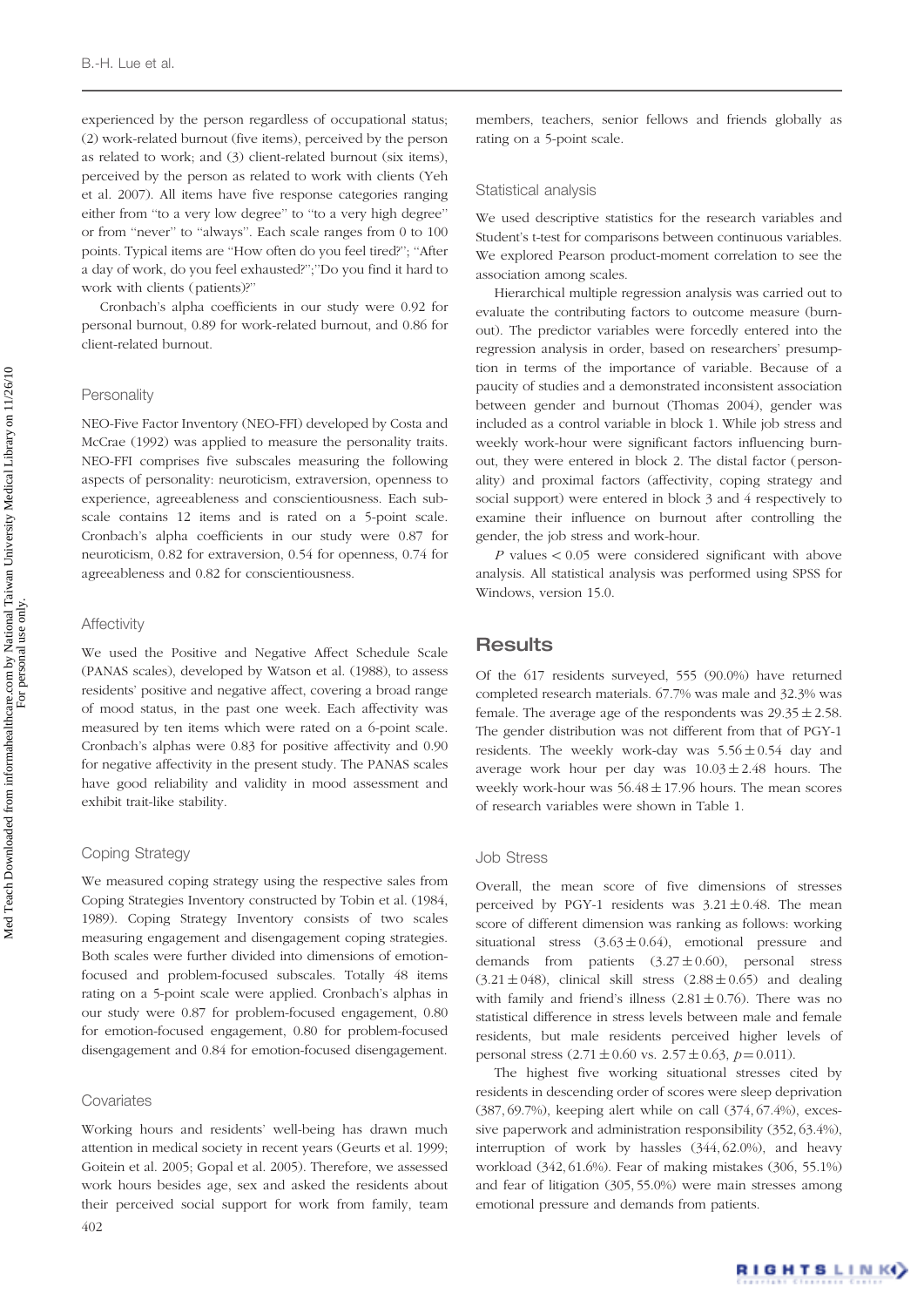| <b>Table 1.</b> Means and standard deviations of research variables |                                            |  |  |  |  |  |  |  |
|---------------------------------------------------------------------|--------------------------------------------|--|--|--|--|--|--|--|
|                                                                     | among 555 PGY-1 residents in Taiwan, 2007. |  |  |  |  |  |  |  |

|                                                                                                                                                                                        | Range                                                          | $Mean + SD$                                                                                          |
|----------------------------------------------------------------------------------------------------------------------------------------------------------------------------------------|----------------------------------------------------------------|------------------------------------------------------------------------------------------------------|
| Job stress<br>Working situational stress<br>Emotional pressure/ demands from patients<br>Clinical skill stress<br>Dealing with family and friends' illness<br>Personal stress<br>Total | $1 - 5$<br>$1 - 5$<br>$1 - 5$<br>$1 - 5$<br>$1 - 5$<br>$1 - 5$ | $3.63 \pm 0.64$<br>$3.27 + 0.60$<br>$2.88 + 0.65$<br>$2.81 + 0.76$<br>$2.67 + 0.62$<br>$3.21 + 0.48$ |
| Burnout<br>Personal burnout<br>Work-related burnout<br>Patient-related burnout<br>Total                                                                                                | $0 - 100$<br>$0 - 100$<br>$0 - 100$<br>$0 - 100$               | $46.47 \pm 20.02$<br>$48.87 \pm 18.53$<br>$37.84 + 15.12$<br>$43.99 + 15.04$                         |
| Personality<br>Neuroticism<br>Extraversion<br>Openness to Experience<br>Agreeableness<br>Conscientiousness                                                                             | $12 - 60$<br>$12 - 60$<br>$12 - 60$<br>$12 - 60$<br>$12 - 60$  | $32.59 + 6.50$<br>$38.02 + 5.90$<br>$37.32 + 4.37$<br>$43.53 + 4.57$<br>$40.31 + 5.20$               |
| Affectivity<br>Positive Affectivity<br>Negative Affectivity<br>Coping Strategy                                                                                                         | $0 - 50$<br>$0 - 50$                                           | $28.94 + 5.33$<br>$20.55 + 7.27$                                                                     |
| Emotion-focused Engagement<br>Problem-focused Engagement<br>Emotion-focused Disengagement<br>Problem-focused Disengagement<br>Social support                                           | $0 - 48$<br>$0 - 48$<br>$0 - 48$<br>$0 - 48$<br>$1 - 5$        | $28.49 + 5.89$<br>$26.94 + 5.60$<br>$23.51 \pm 6.00$<br>$20.22 + 6.40$<br>$3.64 + 0.74$              |

## Burnout

The total score of burnout measurement was  $43.99 \pm 15.04$ . For personal burnout, the mean score was  $46.47 \pm 20.02$ ; for work-related burnout, it was  $48.87 \pm 18.53$ ; for patient-related burnout, it was  $37.84 \pm 15.12$ . As compared with male residents, the female residents showed higher levels of burnout  $(47.83 \pm 13.38 \text{ vs. } 44.95 \pm 14.32, p=0.029)$ , especially work-related burnout  $(51.39 \pm 16.74 \text{ vs. } 47.72 \pm 19.39,$  $p = 0.027$ .

## **Personality**

Overall, neuroticism  $(32.59 \pm 6.50)$  was not so salient among PGY-1 residents. In contrast, more agreeable  $(43.53 \pm 4.57)$ and conscientious  $(40.31 \pm 5.20)$  types were noted. Female residents had greater openness to experience  $(38.30 \pm 4.38 \text{ vs.})$  $36.87 \pm 4.37$ ,  $p = 0.001$ ) and were more extravert (39.02  $\pm$  6.11 vs.  $37.58 \pm 5.81$ ,  $p = 0.010$ ) as compared with male residents.

#### Coping strategy

The mean score for engagement coping strategy was 55.45  $\pm$  10.39, which was higher than mean score (43.76  $\pm$ 11.18) for disengagement coping strategy. Male residents demonstrated using disengagement, especially emotionfocused coping strategy more significantly than female residents  $(20.69 \pm 6.50 \text{ vs. } 19.02 \pm 6.08, p=0.005)$ . Female residents tended to use emotion-focused engagement strategy  $(28.09 \pm 5.75 \text{ vs. } 26.27 \pm 5.55, p=0.001).$ 

### Affectivity and social support

Most residents showed a propensity of positive affectivity. There was no significant difference of affectivity between male and female residents. As for social support, residents perceived good support in general and female residents perceived more support than males  $(3.84 \pm 0.64 \text{ vs. } 3.54 \pm 0.74, p < 0.001)$ .

## Correlation of burnout with job stress, personality, affectivity, coping strategy and weekly work-hour

Table 2 demonstrated that all the dimensions of burnout positively correlated with stress, neuroticism, negative affectivity, disengagement coping and weekly work-hour significantly. In contrast, significantly negative correlation was noted between burnout and extraversion, agreeableness and conscientiousness of personality, positive affectivity and engagement coping. We also found that neuroticism and negative affectivity were higher correlated with emotion-focused disengagement coping while conscientious and extravert personality had higher correlation with problem-focused engagement coping. Weekly work-hour was lower correlated with client-related burnout than the other two domains. As noted from the same table, negative affectivity showed positively high correlation with neuroticism  $(r=0.634, p < 0.001)$  and negatively correlated with other dimensions except openness personality trait. Conversely, positive affectivity negatively correlated with neuroticism but positively correlated with other personality aspects, especially highly associated with extraversion  $(r = 0.526, p < 0.01).$ 

### Predictors to burnout

The results of hierarchical multiple regression were shown in Table 3. In model 1, gender had no predicting power. In model 2, gender, job stress and work-hour accounted for 24.9% of variance in burnout. Job stress and work-hour had significant predicting power ( $\beta$  = 0.358,  $p$  < 0.001;  $\beta$  = 0.296,  $p < 0.001$ ) and explained 24.7% of variance. In model 3, the predictors explained 34.6% of variance and personality accounted for 10.4%. Extravert and agreeableness were significant negative predictors  $(\beta = -2.46, p < 0.001;$  $\beta = -0.088$ ,  $p < 0.05$ ). The final model demonstrated the set of predictors explained 39.2% of variance while affectivity, coping strategies and social support accounted for 5.4% of variance. Among them, negative affectivity and problemfocused disengagement coping significantly predicted burnout  $(\beta = 0.227, p < 0.001; \beta = 0.188, p < 0.001)$ . Overall, after controlling factors of gender, job stress and work-hour, the distal factors (more introvert and conscientious) and the proximal factors (propensity of negative affect and problem-forced disengagement coping) indicated increasing tendency of burnout.

## **Discussion**

The present study found that PGY-1 residents perceived most stressful sources as arising from working situations and emotional pressure and demands from patients. These findings are consistent with those from previous studies (Biaggi et al. 403

RIGHTS LINK)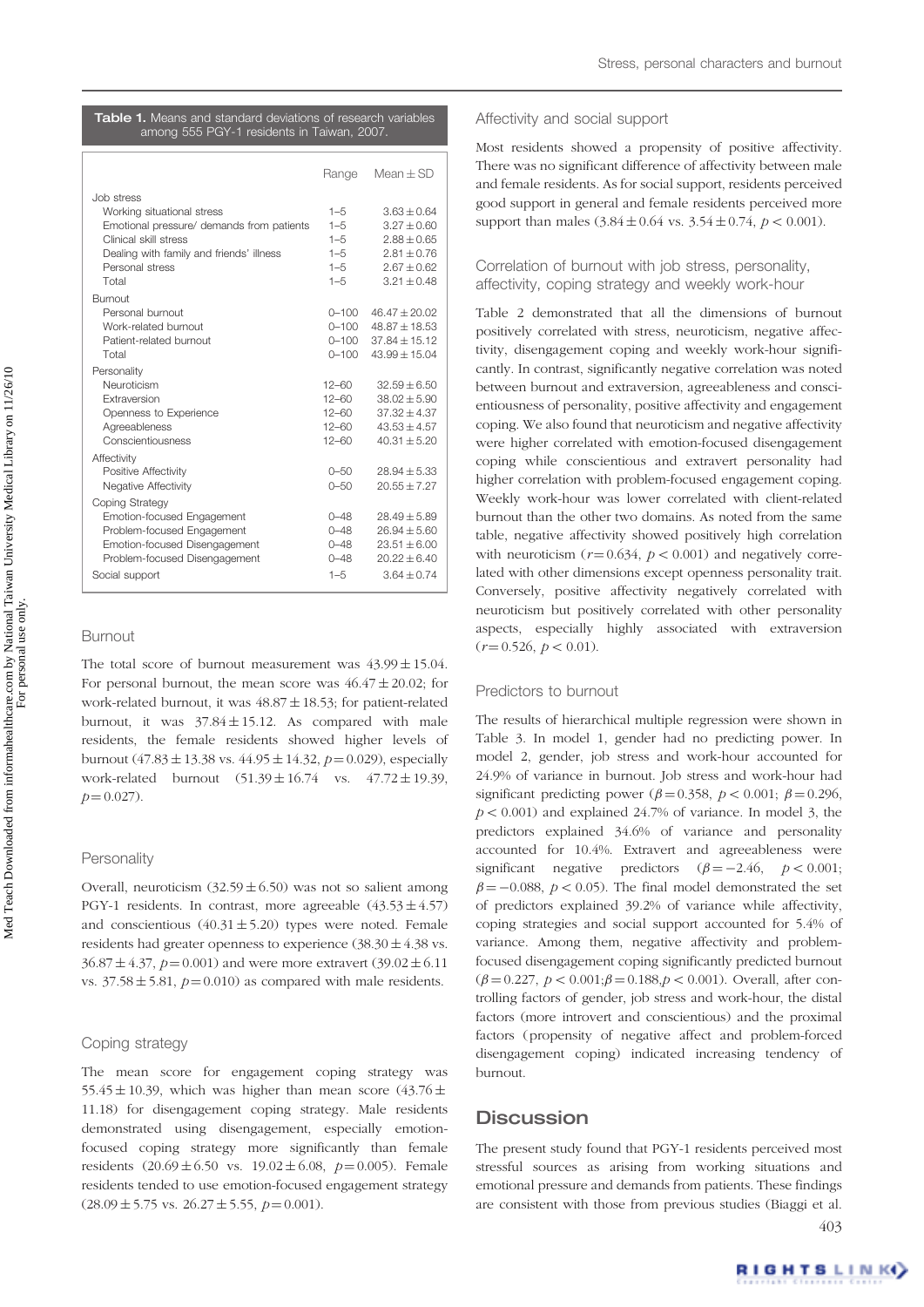|                 |                                      |                           | <b>Burnout</b>           |                                   |                          |                           |                          | Personality                             |                           |                          | Affectivity                 |                             |                                             | Coping strategy                             |                                                |                                                |                     |
|-----------------|--------------------------------------|---------------------------|--------------------------|-----------------------------------|--------------------------|---------------------------|--------------------------|-----------------------------------------|---------------------------|--------------------------|-----------------------------|-----------------------------|---------------------------------------------|---------------------------------------------|------------------------------------------------|------------------------------------------------|---------------------|
|                 |                                      | personal burnout          | work-relate d<br>burnout | <b>Patient-related</b><br>burnout | stress<br>dop            | Neuroticism               | <b>Extraversion</b>      | <b>Openness to</b><br><b>Experience</b> | <b>Agreeableness</b>      | Conscientiousness        | <b>Positive Affectivity</b> | <b>Negative Affectivity</b> | <b>Problem-Focused</b><br><b>Engagement</b> | <b>Emotion-Focused</b><br><b>Engagement</b> | <b>Problem-Focused</b><br><b>Disengagement</b> | <b>Emotion-Focused</b><br><b>Disengagement</b> | Weekly<br>work-hour |
|                 | personal burnout                     | H                         |                          |                                   |                          |                           |                          |                                         |                           |                          |                             |                             |                                             |                                             |                                                |                                                |                     |
| Burnout         | work-relate d<br>burnout             | $.814$ (**)               | 1                        |                                   |                          |                           |                          |                                         |                           |                          |                             |                             |                                             |                                             |                                                |                                                |                     |
|                 | Patient-related<br>burnout           | $.418$ (**)               | $.505$ (**)              | 1                                 |                          |                           |                          |                                         |                           |                          |                             |                             |                                             |                                             |                                                |                                                |                     |
| Job stress      |                                      | $.287$ (**)               | $.392$ <sup>(**)</sup> ) | $(.**)$                           | $\mathbf{r}$             |                           |                          |                                         |                           |                          |                             |                             |                                             |                                             |                                                |                                                |                     |
|                 | Neuroticism                          | $.306$ <sup>(**)</sup>    | $.340(**)$               | $.279$ <sup>(**)</sup> )          | $.437$ (**)              |                           |                          |                                         |                           |                          |                             |                             |                                             |                                             |                                                |                                                |                     |
|                 | Extraversion                         | $-.264$ <sup>(**)</sup> ) | $-0.298$ $(**)$          | $-290$ (**)                       | $-238$ <sup>(**)</sup>   | $-527$ (**)               |                          |                                         |                           |                          |                             |                             |                                             |                                             |                                                |                                                |                     |
| Personality     | Openness to<br><b>Experience</b>     | $-081$                    | $(*)160 -$               | $-103(*)$                         | .020                     | .006                      | $.180(**)$               | $\mathbf{r}$                            |                           |                          |                             |                             |                                             |                                             |                                                |                                                |                     |
|                 | Agreeableness                        | $-.126$ <sup>(**)</sup> ) | $-.122$ (**)             | $-.266(**)$                       | $-.126$ <sup>**</sup>    | $-.402$ <sup>(**)</sup> ) | $.278$ (**)              | .058                                    |                           |                          |                             |                             |                                             |                                             |                                                |                                                |                     |
|                 | Conscientiousness                    | $-.151$ <sup>(**)</sup> ) | $-.180(**)$              | $-.187$ <sup>(**)</sup> )         | $-190$ (**)              | $(-*)655 -$               | $(. * ) 665$             | $.168$ (**)                             | $.285$ <sup>(**)</sup> )  | $\mathbf{r}$             |                             |                             |                                             |                                             |                                                |                                                |                     |
|                 | Positive Affectivity                 | $-.304$ <sup>(**)</sup>   | $-.313$ <sup>**</sup> )  | $-.272$ <sup>(**)</sup> )         | $-179$ (**)              | $-.365$ <sup>(**)</sup>   | $.526$ (**)              | $.245$ <sup>(**)</sup> )                | $.180(**)$                | $(***)$                  |                             |                             |                                             |                                             |                                                |                                                |                     |
| Affectivity     | <b>Negative Affectivity</b>          | $.345$ (**)               | $.396(**)$               | $.346$ (**)                       | $(**)0$ <sub>(**)</sub>  | $.634$ (**)               | $-.357$ <sup>(**)</sup>  | .068                                    | $-.363$ <sup>(**)</sup>   | $-.333$ <sup>(**)</sup>  | $-.254$ <sup>(**)</sup> )   | 1                           |                                             |                                             |                                                |                                                |                     |
|                 | Problem-Focused<br><b>Engagement</b> | $-.161$ <sup>**</sup> )   | $-.150$ (**)             | $-.158$ <sup>(**)</sup> )         | 019                      | $-.262$ <sup>(**)</sup> ) | $.370$ (**)              | $.222$ (**)                             | $.192$ <sup>(**)</sup> )  | $.475$ (**)              | $(***)$                     | $-.214$ <sup>(**)</sup> )   |                                             |                                             |                                                |                                                |                     |
|                 | Emotion-Focused<br><b>Engagement</b> | $-.107$ <sup>(*)</sup>    | $-064$                   | $-084$ <sup>(*)</sup>             | $.114$ <sup>(**)</sup> ) | $-.151$ <sup>(**)</sup> ) | $.358$ <sup>(**)</sup> ) | $.214$ <sup>(**)</sup> )                | $.126$ (**)               | $.305$ <sup>(**)</sup> ) | $.368$ (**)                 | $-112$ <sup>**</sup> )      | $.631$ (**)                                 |                                             |                                                |                                                |                     |
|                 | Problem-Focused<br>Disengagement     | $.141$ (**)               | $.217$ (**)              | $.292$ <sup>(**)</sup> )          | $.372$ <sup>(**)</sup> ) | $.362$ <sup>(**</sup> )   | $-.160$ <sup>(**)</sup>  | .020                                    | $-.212$ <sup>(**)</sup> ) | $-.210(**)$              | $-109$ <sup>(*)</sup>       | $.267$ (**)                 | $.231$ (**)                                 | $.279$ (**)                                 | $\mathbf{r}$                                   |                                                |                     |
| Coping strategy | Emotion-Focused<br>Disengagement     | $.102(*)$                 | $(***)$                  | $.312$ <sup>(**)</sup> )          | $.421$ <sup>(**)</sup> ) | $.581$ <sup>(**)</sup> )  | $-.339$ <sup>(**)</sup>  | $-0.029$                                | $-.363$ <sup>(**)</sup>   | $-.323$ <sup>(**)</sup>  | $-143$ (**)                 | $.455$ (**)                 | $(*)$ 260                                   | .025                                        | $(4*1019)$                                     | 1                                              |                     |
|                 | Weekly work-hour                     | $.436$ (**)               | $.349$ <sup>(**)</sup> ) | $.104$ <sup>(*)</sup>             | $.124$ <sup>(**)</sup> ) | .007                      | $-013$                   | $-101(*)$                               | .058                      | .001                     | $-.160$ <sup>**</sup> )     | .069                        | $(*)$ [60-                                  | $(3160 -$                                   | $-0.008$                                       | $-0.074$                                       | $\mathbf{r}$        |

٠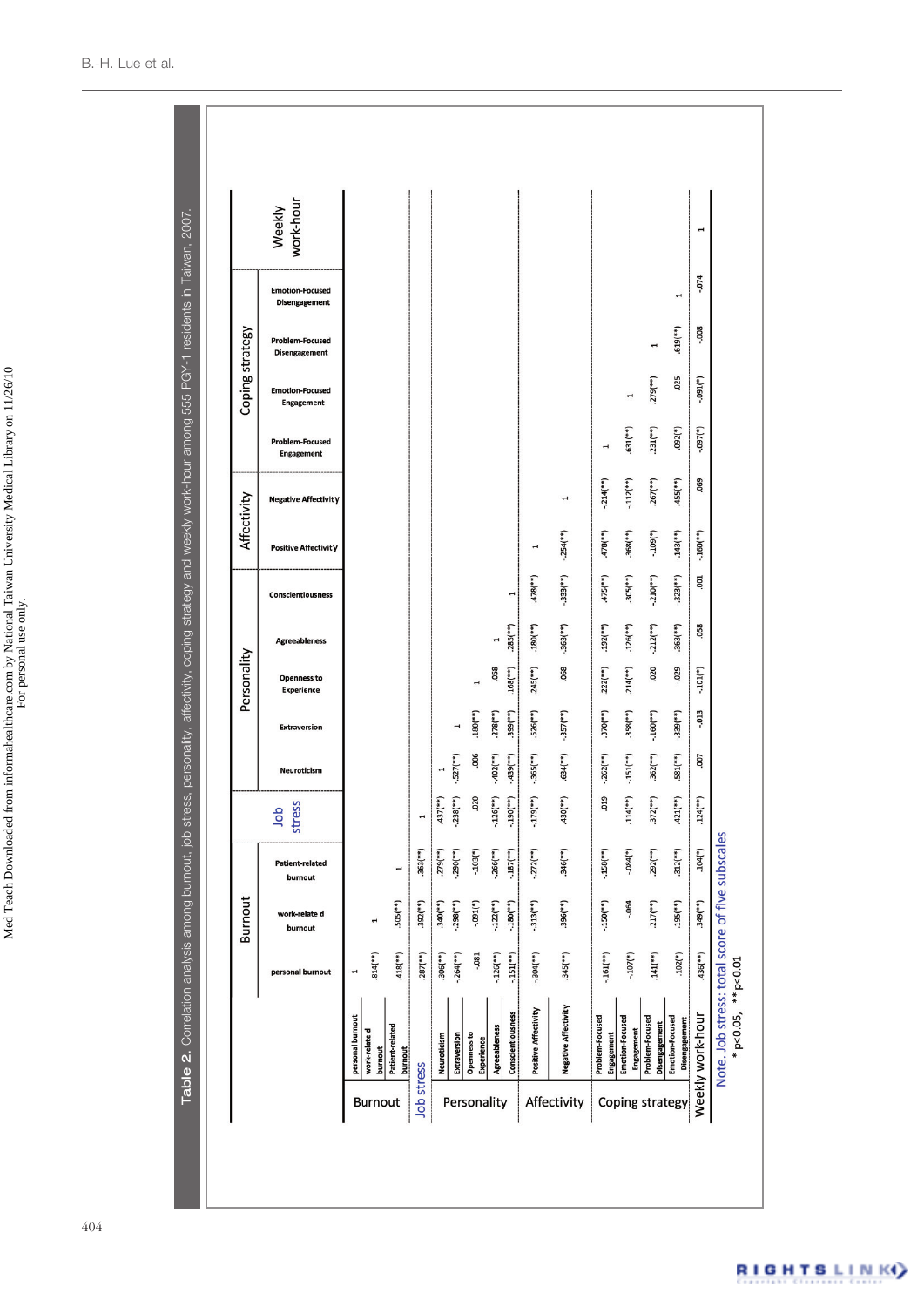#### Table 3. Hierarchical regression analysis of predictors to burnout among 555 PGY-1 residents in Taiwan, 2007.

|                   |                                                                                                                                                                                              |                         |                             | Standardized coefficients beta and significances       |                                                                                    |
|-------------------|----------------------------------------------------------------------------------------------------------------------------------------------------------------------------------------------|-------------------------|-----------------------------|--------------------------------------------------------|------------------------------------------------------------------------------------|
| Predict variables | Dependent variable: burnout                                                                                                                                                                  | Model 1                 | Model 2                     | Model 3                                                | Model 4                                                                            |
| Block 1           | Gender                                                                                                                                                                                       | 0.084                   | $0.080*$                    | $0.114**$                                              | $0.114**$                                                                          |
| Block 2           | Job stress<br>Weekly work-hour                                                                                                                                                               |                         | $0.358***$<br>$0.296***$    | $0.206***$<br>$0.305***$                               | $0.212***$<br>$0.268***$                                                           |
| Block 3           | Neuroticism<br>Extraversion<br>Openness to experience<br>Agreeableness<br>Conscientiousness                                                                                                  |                         |                             | 0.068<br>$-0.246***$<br>$-0.062$<br>$-0.088*$<br>0.016 | $-0.054$<br>$-0.184***$<br>$-0.065$<br>$-0.057$<br>$0.108*$                        |
| Block 4           | Positive affectivity<br>Negative affectivity<br>Problem-focused Engagement<br>Emotion-focused Engagement<br>Problem-focused Disengagement<br>Emotion-focused Disengagement<br>Social support |                         |                             |                                                        | $-0.105*$<br>$0.227***$<br>$-0.068$<br>$-0.057$<br>$0.188***$<br>$-0.077$<br>0.021 |
|                   | Adjusted R square<br>R square change<br>F                                                                                                                                                    | 0.005<br>0.007<br>0.323 | 0.249<br>0.247<br>51.371*** | 0.346<br>0.104<br>31.168***                            | 0.392<br>0.054<br>20.581***                                                        |

Note: Job stress:total score of five subscales.

Burnout:total score of three subscales.

 $*p < 0.05$ ,  $*p < 0.01$ ,  $**p < 0.001$ .

2003; Geurts et al. 1999; Golub et al. 2007; Nyssen et al. 2003; Purdy et al. 1987; Shanafelt et al. 2002). Among the working situational stresses, the excessive time demands, heavy workloads and uncertain future career contribute mostly to resident burnout in the previous studies. But in our study, sleep deprivation, on-call alert, and excessive administrative work were perceived as the most stressful.

Many studies have shown residents from various specialties, internationally, experienced moderate burnout. The prevalence of residents who met the criteria of burnout on MBI ranged from 17% to 76% (Biaggi et al. 2003; Shanafelt et al. 2002; Thomas 2004). In our study, mean scores of all dimensions measured by C-CBI were greater than those of a representative sample of 17042 paid employees from a national survey conducted in Taiwan in 2007, in which the score was 32.8 for personal burnout, 28.2 for work-related burnout and 30.1 for client- related burnout (sample size was 7900 for this dimension) (Hsu & Lee 2008). As compared to the results of Kristensen et al.'s PUMA study (project on Burnout, Motivation, and Job Satisfaction) performed among 1914 persons working in human service professions (Kristensen et al. 2005), our residents' burnout scores were also greater than those of their hospital doctors (i.e. personal burnout 36.6; work-related burnout 39.8; client-related burnout 26.7). Winwood and Winefield (2004) conducted the survey using the same measures for general dental practitioners and also showed lesser degree of burnout with the mean scores for personal, work-related and patient-related burnout being 40.9; 36.6; 33.3 respectively.

According to the PUMA study which defined high degree of burnout as 50 points or more, our study showed 44.7% of PGY-1 residents had personal burnout, 51.6% had

work-related burnout and 22.7% had patient-related burnout. These proportion were much greater than those in the results from PUMA study (i.e. 22.2%, 19.8%, and 15.9% for personal, work-related and client-related burnout respectively) (Borritz & Kristensen 2004). To our knowledge, no study using CBI to assess resident burnout has been conducted yet, thus there is no reference point for comparison. However, our finding indicated PGY-1 residents had high levels of burnout.

The correlation of burnout with stress, personality, affectivity, coping strategies and work-hour was compatible with the previous studies (Deary et al. 1996; McManus et al. 2004). The association between personality and coping strategy, i.e. neuroticism and negative affectivity relating to emotionfocused disengagement while conscientiousness and extraversion relating to problem-focused engagement, was also consistent with the previous findings and suggested that personality affect coping strategy selection (Deary et al. 1996; Eaton & Bradley 2008).

Stress stems more from the doctor's personality than that from characteristics of the job itself. Higher neuroticism and lower conscientiousness of doctors predictably caused greater stress, burnout feeling and less satisfaction with their medical practice (McManus et al. 2004). The current study indicated that PGY-1 residents exhibited less neuroticism and more positive affectivity, and tended to use engagement coping strategies. These are the strength of medical professionals in which a high level of dedication is required.

However, factors affecting residents prone to burnout need multi-dimensional evaluation in order to reduce the devastating consequences of burnout, such as mental health problems or inadequate patient care. Hierarchical regression was performed and the result demonstrated that job stress and 405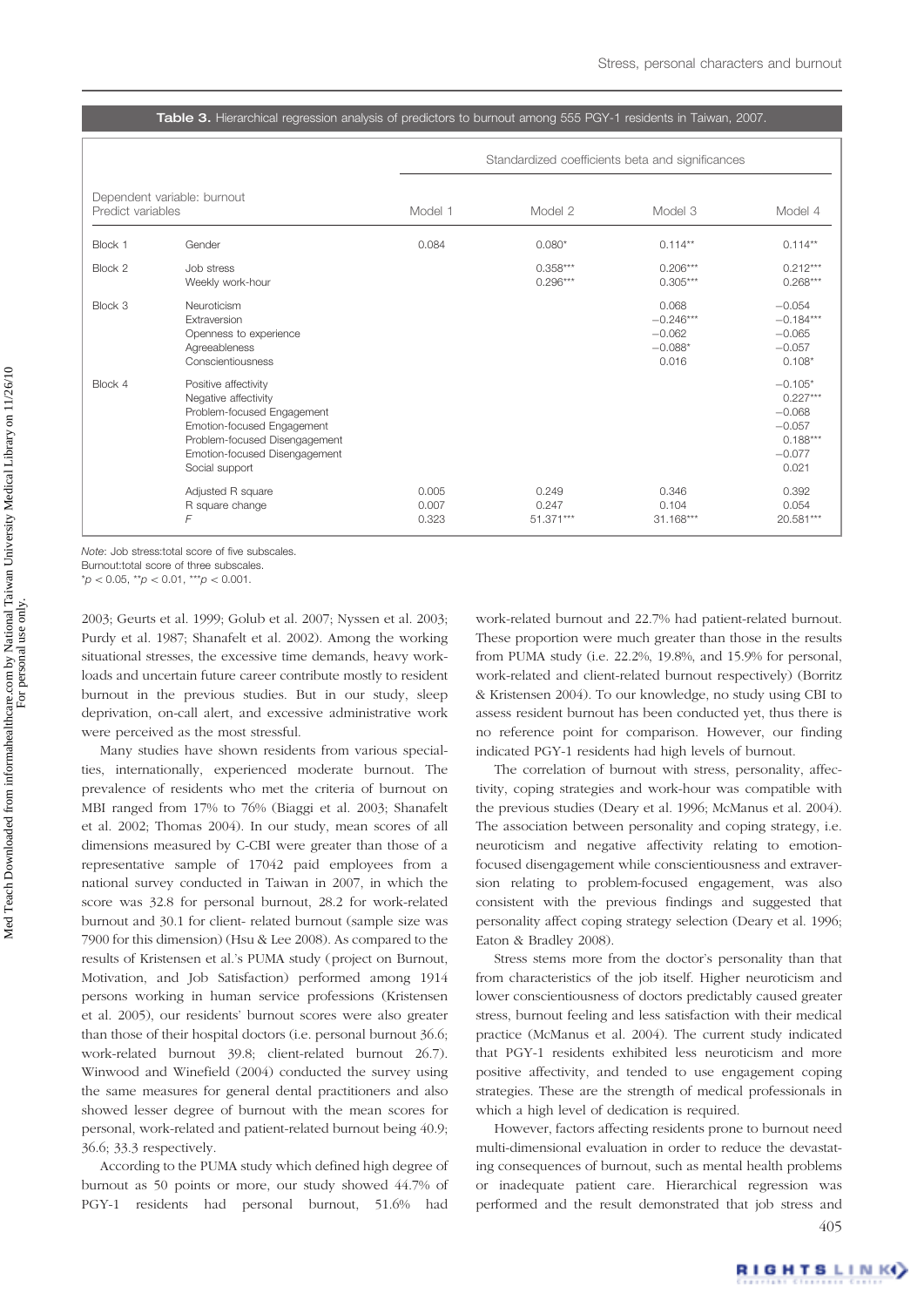work-hour play important roles in resident burnout. Being more extraverted and less conscientious would have favorable outcome. But having negative affect and coping with problemfocused disengagement increases development of burnout. Similarly Deary et al. (1996) showed that job stress levels predicted the degree of burnout experienced by doctors and higher workload related to higher levels of stress.

Regarding the influence of personality, extraverts tend to appraise stressful events as challenges (David & Suls 1999), respond better to efforts to elevate their mood (Larsen & Ketelaar 1991) and are better in handling time pressure (Rawlings & Carnie 1989). Conscientious individuals are hardworking, ambitious and energetic. They persevere in the face of difficulty and tend to be careful and thorough (Liebert & Spiegler 1998; McManus et al. 2004). Therefore, precautionary care should be taken to avoid residents' excessive or unrealistic self-expectations, so as to prevent burnout.

As to the role of negative emotion, individuals high in negative affectivity express distress, discomfort and dissatisfaction across a wide range of situations (Watson & Clark 1984) and become more depressed (Deary et al. 1996; Watson & Clark 1984). They prefer avoidant coping behaviors and use emotion-focused coping rather than problem-focused coping strategies (Cosway et al. 2000; Deary et al. 1996; Eaton & Bradley 2008). In contrast, people who have relatively high levels of positive affect experience less negative emotion when under stress and have better health (Ong et al. 2006). The current results implied that lasting negative emotion will be detrimental to the adaptation of residents to their work and using more problem-focused disengagement strategies to deal with the stress will predispose them to a decline in energy and thereby lead to burnout.

As expected, the PGY-1 residents facing the intensive and diverse training courses were inevitably prone to experience burnout. The key issues are how to identify the residents at risk early, and to employ effective prevention or intervention strategies.

Although several different residents' assistance programs to combat the burnout or enhance their wellness have been undertaken in the United States (Dabrow et al. 2006; Levey 2001; Pitt et al. 2004; Shapiro et al. 2000), rigorous and prospective studies exploring their effectiveness are needed (Thomas 2004). In Taiwan, to our knowledge, only a Balint group is held in the Department of Family Medicine of few hospitals to support residents and deal with their difficulties. At present, mentoring systems are the only way to supervise PGY-1 residents. The most important finding of this study is that, besides the role of stress, the contribution of personality, negative affectivity and unfavorable coping strategy to burnout should be paid attention to. Thorough understanding of these personal characteristics needs active and intensive monitoring. Therefore, we think, in addition to organizational efforts to reduce work stress, reinforcing the function of mentoring might be the way to help achieve the goal.

To our knowledge, the current study is the first nationwide survey investigating residents' burnout and exploring their personal characteristics in Taiwan. The large, representative sample size and high response rate also strengthen the power of this study. The limitation of this study is that the duration of 406

data collection lasted for 6 months, which might affect the perceived stress and burnout measurement because of the increasing adaptive competency. However, the personality, affectivity and coping strategies are thought to be stable personal characteristics.

In conclusion, the present study revealed high levels of burnout among PGY-1 residents and that their stresses were mainly from working situation, emotional pressure and demands from patients. Personality and coping strategy, in addition to stresses, predicted burnout. For enhancing residents' well-being, personal characteristics, besides work stress, should also be explored in order to identify residents at risk of burnout early, and to provide timely management.

## Acknowledgements

Grants by the National Science Council of Taiwan in funding this research (NSC-95-2516-S-002-01) are gratefully acknowledged. The authors thank all the PGY-1 program directors for their support on this project and all the PGY-1 residents for their participation.

**Declaration of interest:** The authors report no conflicts of interest. The authors alone are responsible for the content and writing of the paper.

## Notes on Contributors

Dr BEE-HORNG LUE, Dr HSIU-JUNG CHEN and Mr CHANG-WEI WANG conceived the original conception and the design of the study, carried out data collection, analysis and interpretation, and the write-up of the paper. Dr YAWEN CHENG and Dr MEI-CHING CHEN provided the research measures, analyzed, and interpreted the findings, and gave critical comment on the paper.

All authors approved the final manuscript for publication.

## **References**

- Alexander D, Monk JS, Jonas AP. 1985. Occupational stress, personal strain, and coping among residents and faculty members. J Med Educ 60(11):830–839.
- Biaggi P, Peter S, Ulich E. 2003. Stressors, emotional exhaustion and aversion to patients in residents and chief residents – what can be done? Swiss Medical Weekly 133(23-24):339–346.
- Borritz M, Kristensen TS. 2004. Copenhagen burnout inventory: Normative data from a representative Danish population on personal burnout and results from the puma study on personal burnout, work burnout, and client burnout. Retrieved August 30, 2008, from http:// www.arbejdsmiljoforskning.dk/
- Butterfield PS. 1988. The stress of residency. A review of the literature. Arch Med 148(6):1428–1435.
- Chang Y-J, Yeh W-Y, Chen C-W, Chen C-J, Shih T-S, Cheng Y. 2007. Distribution and correlates of burnout among paid employees in Taiwan. Taiwan J Public Health 26(1):75–87, [in Chinese].
- Collier VU, McCue JD, Markus A, Smith L. 2002. Stress in medical residency: Status quo after a decade of reform? Ann Intl Med 136(5):384–390.
- Connor-Smith JK, Flachsbart C. 2007. Relations between personality and coping: A meta-analysis. J Personality Soc Psychol 93(6):1080–1107.
- Costa PT, McCrae RR. 1992. Revised NEO Personality Inventory and NEO Five-Factor Inventory. Odessa, FL: Psychological Assessment Resources.
- Cosway R, Endler NS, Sadler AJ, Deary IJ. 2000. The Coping Inventory for Stressful Situations: Factorial structure and associations with personality traits and psychological health. J Appl Biobehav Res 5(2):121–143.

RIGHTS LINK)